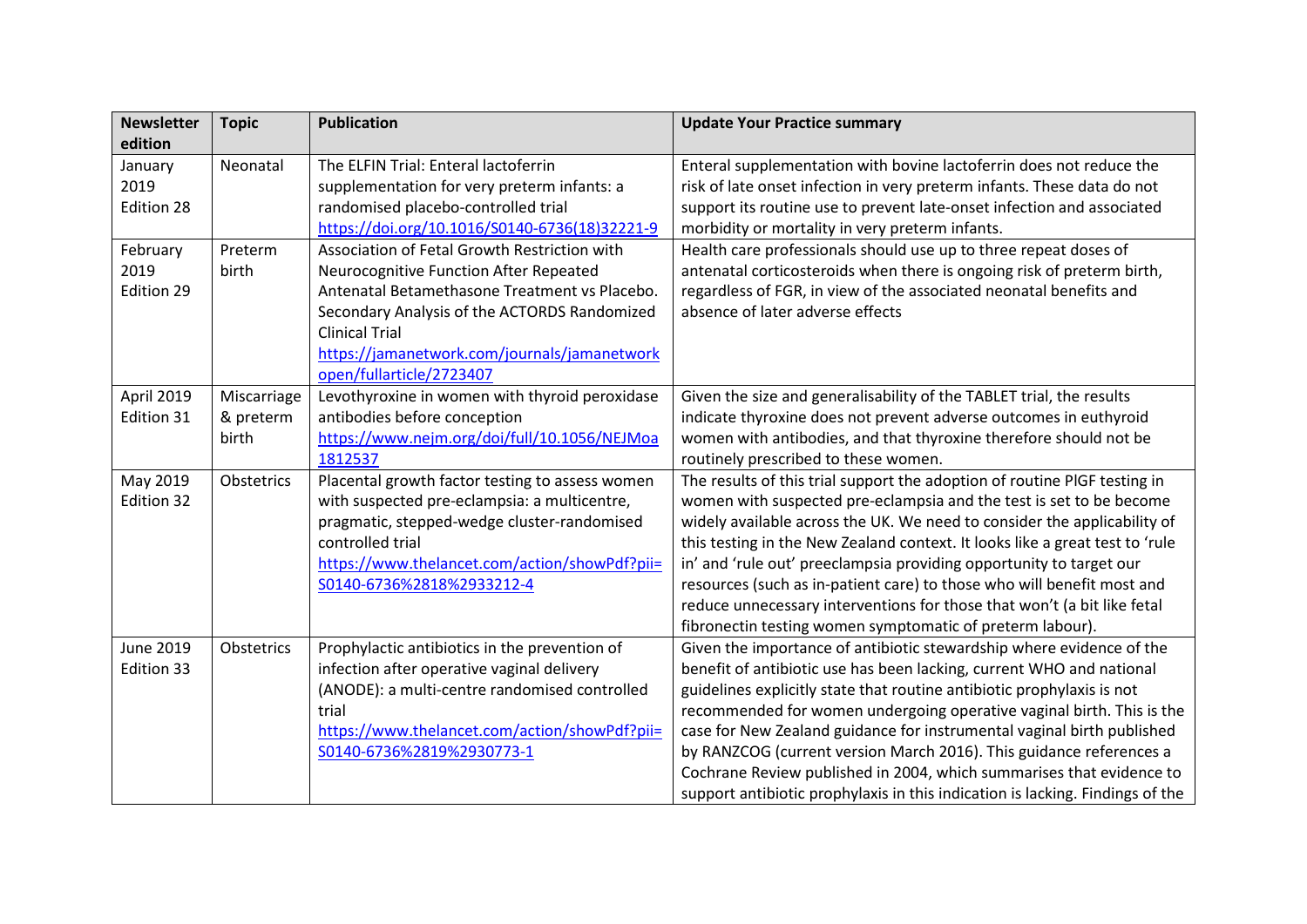| <b>Newsletter</b> | <b>Topic</b> | <b>Publication</b>                               | <b>Update Your Practice summary</b>                                          |
|-------------------|--------------|--------------------------------------------------|------------------------------------------------------------------------------|
| edition           |              |                                                  |                                                                              |
|                   |              |                                                  | ANODE trial have changed this and it is now time to reconsider our           |
|                   |              |                                                  | practice.                                                                    |
| <b>July 2019</b>  | Neonatal     | High-flow nasal cannulae Use in Non-Tertiary     | What do these results mean for practice: The results suggest CPAP is         |
| Edition 34        |              | centres for Early Respiratory distress: The      | superior to nasal high-flow therapy. However, there may be a role for        |
|                   |              | <b>HUNTER Trial</b>                              | nasal high-flow therapy dependent upon the circumstances of the              |
|                   |              | https://www.nejm.org/doi/full/10.1056/NEJMoa     | patient.                                                                     |
|                   |              | 1812077                                          |                                                                              |
| August            | Neonatal     | Antimicrobial-impregnated central venous         | These results mean antimicrobial-impregnated CVCs offer no benefit           |
| 2019              |              | catheters for prevention of neonatal bloodstream | and so should not be used. The PREVAIL trial is the largest trial to date of |
| Edition 35        |              | infection. The PREVAIL Trial                     | this intervention for this population. The trial is of high methodological   |
|                   |              | https://www.thelancet.com/journals/lanchi/articl | quality and power due to its coordinated approach with 18 units              |
|                   |              | e/PIIS2352-4642(19)30114-2/fulltext              | involved. Although no evidence of benefit was found, the trial has           |
|                   |              |                                                  | addressed the need for a large RCT. The results of this trial are            |
|                   |              |                                                  | important as they contradict findings for the same intervention in older     |
|                   |              |                                                  | children and adults, supporting standardised evidence-based care and         |
|                   |              |                                                  | informing future research for antimicrobial-impregnated CVC specifically     |
|                   |              |                                                  | in neonates                                                                  |
| September         | Obstetrics   | Ursodeoxycholic acid versus placebo in women     | PITCHES was five times larger than any previous trial of this intervention   |
| 2019              |              | with intrahepatic cholestasis of pregnancy       | and nearly three times larger than all previous trials combined. An          |
| Edition 36        |              | (PITCHES): a randomised controlled trial         | updated systematic review and metaanalysis, including PITCHES,               |
|                   |              | https://www.thelancet.com/journals/lancet/artic  | conducted by the Cochrane Pregnancy and Childbirth Group (December           |
|                   |              | le/PIIS0140-6736(19)31270-X/fulltext             | 2018) found that UDCA does not reduce the incidence of stillbirth,           |
|                   |              |                                                  | spontaneous preterm birth, or neonatal unit admission. Ursodeoxycholic       |
|                   |              |                                                  | acid does not have any significant clinical benefit when used routinely      |
|                   |              |                                                  | for treatment of women with intrahepatic cholestasis of pregnancy. It is     |
|                   |              |                                                  | time to reconsider its use for this condition.                               |
| October           | Obstetrics   | Planned early delivery or expectant management   | The PHOENIX trial with its sample size of 899 women is considerably          |
| 2019              |              | for late preterm pre-eclampsia (PHOENIX): a      | larger than previous trials included in the Cochrane systematic review       |
| Edition 37        |              | randomised controlled trial                      | that considered the same gestational age window. Previous trial results      |
|                   |              | https://www.thelancet.com/journals/lancet/artic  | have not led to significant clinical practice change as there was            |
|                   |              | le/PIIS0140-6736(19)31963-4/fulltext             | uncertainty over the trade-off between maternal benefit and perinatal        |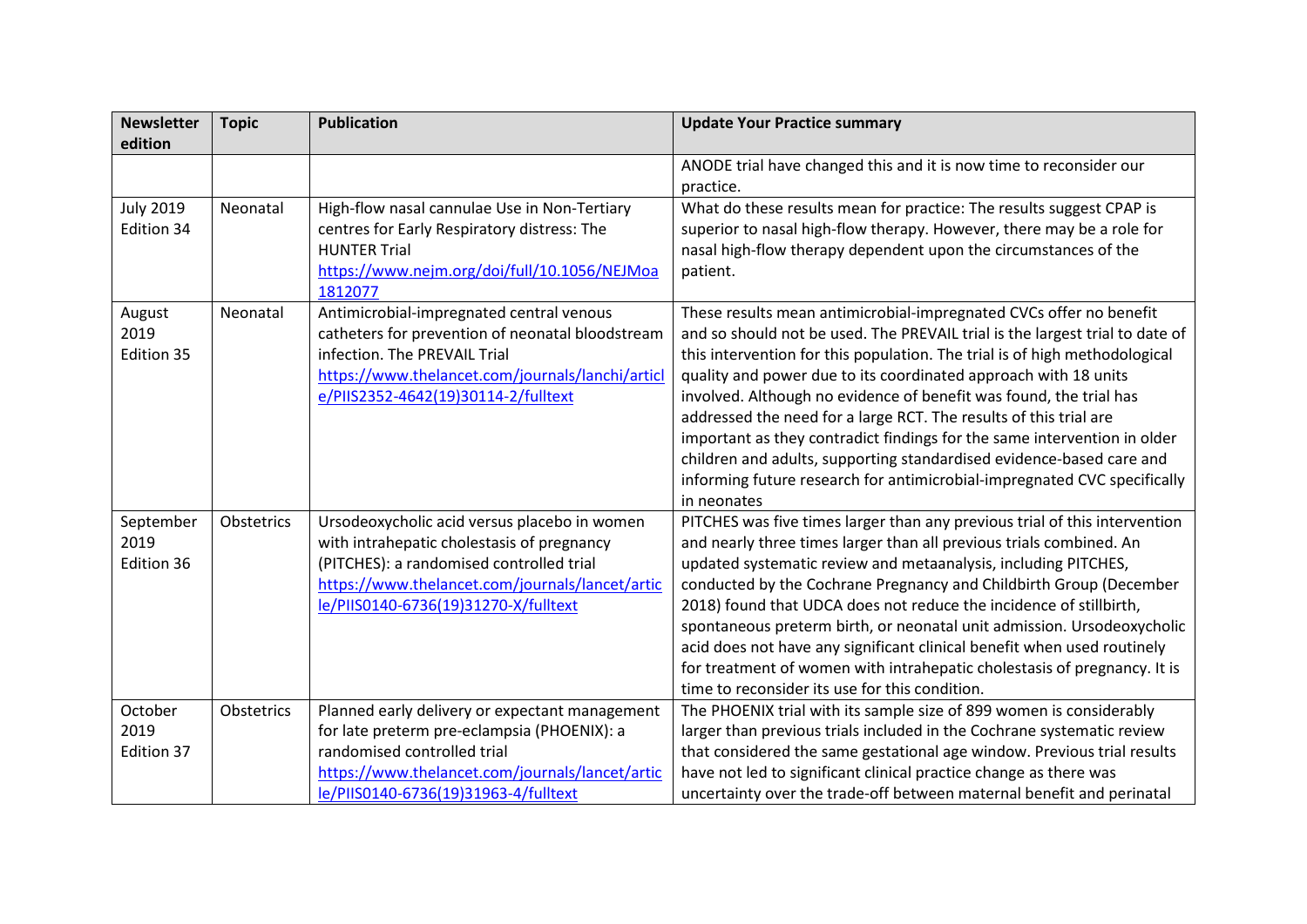| <b>Newsletter</b> | <b>Topic</b> | <b>Publication</b>                               | <b>Update Your Practice summary</b>                                          |
|-------------------|--------------|--------------------------------------------------|------------------------------------------------------------------------------|
| edition           |              |                                                  |                                                                              |
|                   |              |                                                  | harm. Although the PHOENIX trial provides further evidence of maternal       |
|                   |              |                                                  | benefit with planned delivery the potential for neonatal harm of             |
|                   |              |                                                  | planned delivery has not been excluded. Hopefully the PHOENIX trial will     |
|                   |              |                                                  | be able to follow these offspring and explore late effects of planned        |
|                   |              |                                                  | earlier birth versus expectant management.                                   |
| November          | Preterm      | Maternal intramuscular dexamethasone versus      | The A*STEROID Trial is the first large trial to report on the comparative    |
| 2019              | birth        | betamethasone before preterm birth               | effects of dexamethasone and betamethasone on infant morbidity and           |
| Edition 38        |              | (ASTEROID): a multicentre randomised controlled  | mortality, long-term childhood health, and maternal outcomes. Survival       |
|                   |              | trial                                            | free of neurosensory disability in children at age 2 years after in-utero    |
|                   |              | https://www.thelancet.com/journals/lanchi/articl | exposure was similar for dexamethasone and betamethasone. Findings           |
|                   |              | e/PIIS2352-4642(19)30292-5/fulltext              | from the A*STEROID Trial provide reassurance that both                       |
|                   |              |                                                  | dexamethasone and betamethasone have similar effects on neonatal             |
|                   |              |                                                  | health and neurodevelopmental outcome into early childhood. The              |
|                   |              |                                                  | A*STEROID findings support current guideline recommendations that            |
|                   |              |                                                  | either drug can be used for women at risk of preterm birth. The              |
|                   |              |                                                  | unexpected but potentially clinically important differences of reduced       |
|                   |              |                                                  | risk of caesarean birth and fewer children being hypertensive at two         |
|                   |              |                                                  | years of age when exposed to dexamethasone compared to                       |
|                   |              |                                                  | betamethasone needs later assessment as to the impact and clinical           |
|                   |              |                                                  | relevance. Confirmation in different populations is warranted.               |
| December          | Neonatal     | Association of umbilical cord milking versus     | Delayed cord clamping reduces mortality in preterm babies and should         |
| 2019              |              | delayed umbilical cord clamping with death or    | be the standard of care. This trial, despite its early termination, suggests |
| Edition 39        |              | severe intraventricular haemorrhage among        | umbilical cord milking in preterm infants is not beneficial, and may be      |
|                   |              | preterm infants                                  | harmful. A recent Cochrane Review has been undertaken but the                |
|                   |              | https://jamanetwork.com/journals/jama/fullartic  | numbers in the review were very small and there were many gaps in the        |
|                   |              | le/2755614                                       | data. Further studies of umbilical cord milking in preterm infants will be   |
|                   |              |                                                  | needed including longer term follow up in infants in this trial. In the      |
|                   |              |                                                  | meantime, umbilical cord milking should be avoided in preterm infants.       |
| February          | Obstetrics   | Induction of labour at 41 weeks versus expectant | Results of these three trials should be interpreted with some caution        |
| 2020              |              | management until 42 weeks (INDEX):               | because of their heterogeneity. We would expect that IOL will reduce         |
| Edition 40        |              | multicentre, randomised non-inferiority trial    | the risk of stillbirth but this may be at the expense of other perinatal     |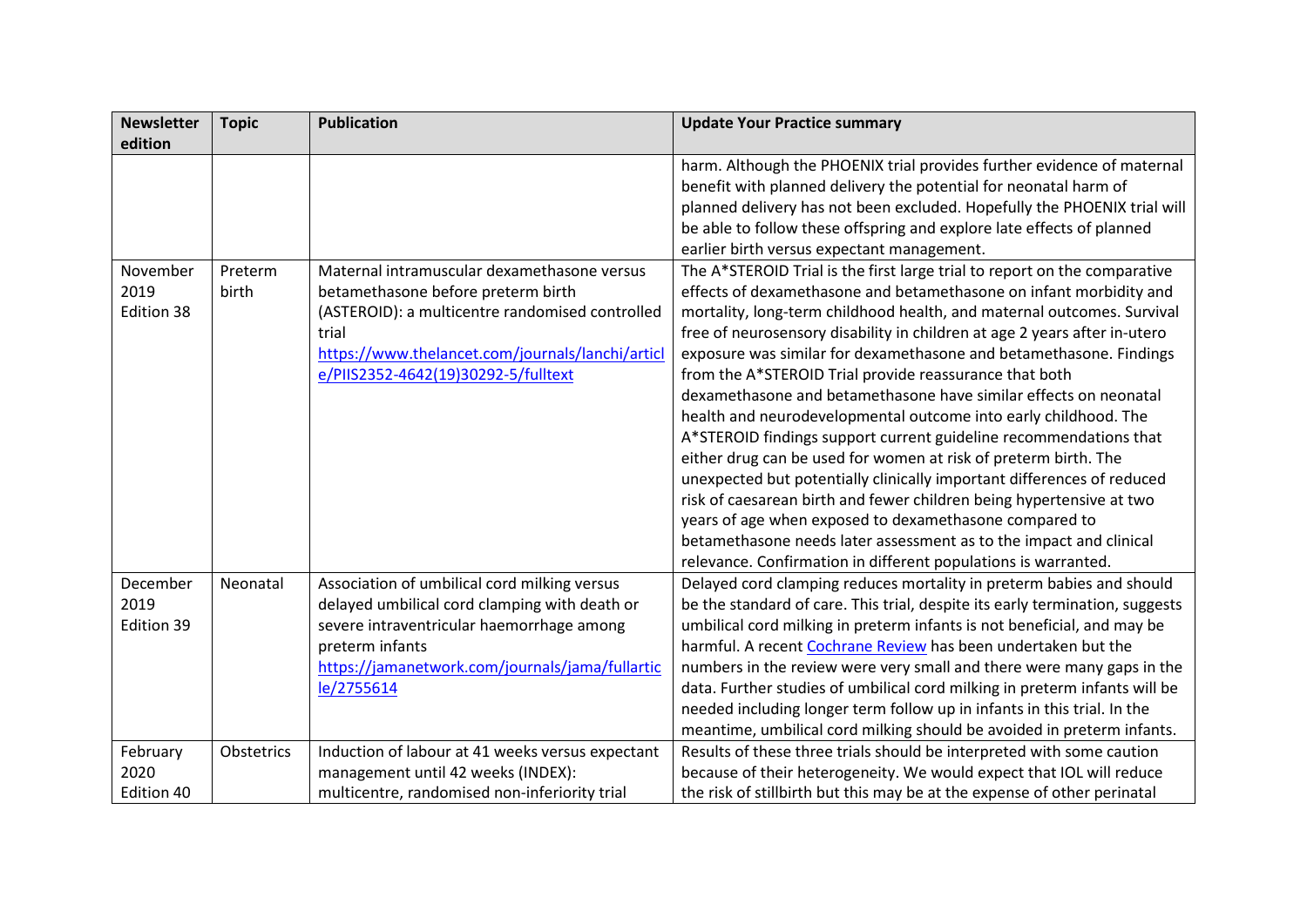| <b>Newsletter</b> | <b>Topic</b> | <b>Publication</b>                               | <b>Update Your Practice summary</b>                                                                                                       |
|-------------------|--------------|--------------------------------------------------|-------------------------------------------------------------------------------------------------------------------------------------------|
| edition           |              |                                                  |                                                                                                                                           |
|                   |              | https://www.bmj.com/content/364/bmj.l344         | morbidity or mortality, and maternal risk. However, none of these trials                                                                  |
|                   |              |                                                  | support that concept but rather other risks appear to be reduced. It                                                                      |
|                   |              | Labor Induction versus Expectant Management in   | therefore seems very reasonable and appropriate to consider IOL by 41                                                                     |
|                   |              | Low-Risk Nulliparous Women (ARRIVE)              | weeks although this should continue to be viewed within context                                                                           |
|                   |              | https://www.nejm.org/doi/10.1056/NEJMoa180       | weighing up expected benefits versus possible adverse effects for each                                                                    |
|                   |              | 0566                                             | mother and baby. It should be noted that in the SWEPIS trial all perinatal                                                                |
|                   |              |                                                  | deaths occurred in nulliparous women, a finding also seen in other                                                                        |
|                   |              | Induction of labour at 41 weeks versus expectant | studies where stillbirths were more common in nulliparous than                                                                            |
|                   |              | management and induction of labour at 42 weeks   | multiparous women. The care of nulliparous women may therefore                                                                            |
|                   |              | (SWEdish Post-term Induction Study, SWEPIS):     | require particular attention concerning timing of IOL. The numbers in                                                                     |
|                   |              | multicentre, open label, randomised, superiority | these trials are large but substantially larger trials are needed here to                                                                 |
|                   |              | trial                                            | evaluate differences in the context of our own healthcare environment.                                                                    |
|                   |              | https://www.bmj.com/content/367/bmj.l6131        | Future clinical trials could also focus on long term perinatal outcomes                                                                   |
|                   |              |                                                  | following post term IOL.                                                                                                                  |
| March             | Neonatal     | The HypoEXIT Trial: Hypoglycaemia Expectant      | This is a potentially valuable study, but there are some important details                                                                |
| 2020              |              | Monitoring versus Intensive Treatment            | to keep in mind. (1) Babies whose hypoglycaemia was severe                                                                                |
| Edition 41        |              | https://www.nejm.org/doi/full/10.1056/NEJMoa     | (<1.9mmol/l) or early (<3 hours) were excluded, not all measurements                                                                      |
|                   |              | 1905593                                          | were done using an accurate method, and the study was not                                                                                 |
|                   |              |                                                  | blinded. (2) Not surprisingly, babies who were not treated until their                                                                    |
|                   |              |                                                  | glucose concentrations were <2.0mmol/I received fewer blood tests and                                                                     |
|                   |              |                                                  | less treatment, including less supplemental feeding and less intravenous                                                                  |
|                   |              |                                                  | glucose, than those treated at our current threshold of 2.6mmol/l,                                                                        |
|                   |              |                                                  | although breastfeeding was not affected. However, it is concerning that                                                                   |
|                   |              |                                                  | those treated at the lower threshold had more frequent, repeated and                                                                      |
|                   |              |                                                  | severe hypoglycaemia. This is important, because there is some                                                                            |
|                   |              |                                                  | evidence that repeated and severe hypoglycaemia is associated with                                                                        |
|                   |              |                                                  | worse developmental outcomes. (3) Neonatal hypoglycaemia does not<br>affect Bayley motor or cognitive scores in pre-school children (doi: |
|                   |              |                                                  | 10.1159/000492859) so the study finding that these scores are similar in                                                                  |
|                   |              |                                                  | babies treated at the lower threshold does not provide any reassurance                                                                    |
|                   |              |                                                  | that their more repeated and severe hypoglycaemia will not result in                                                                      |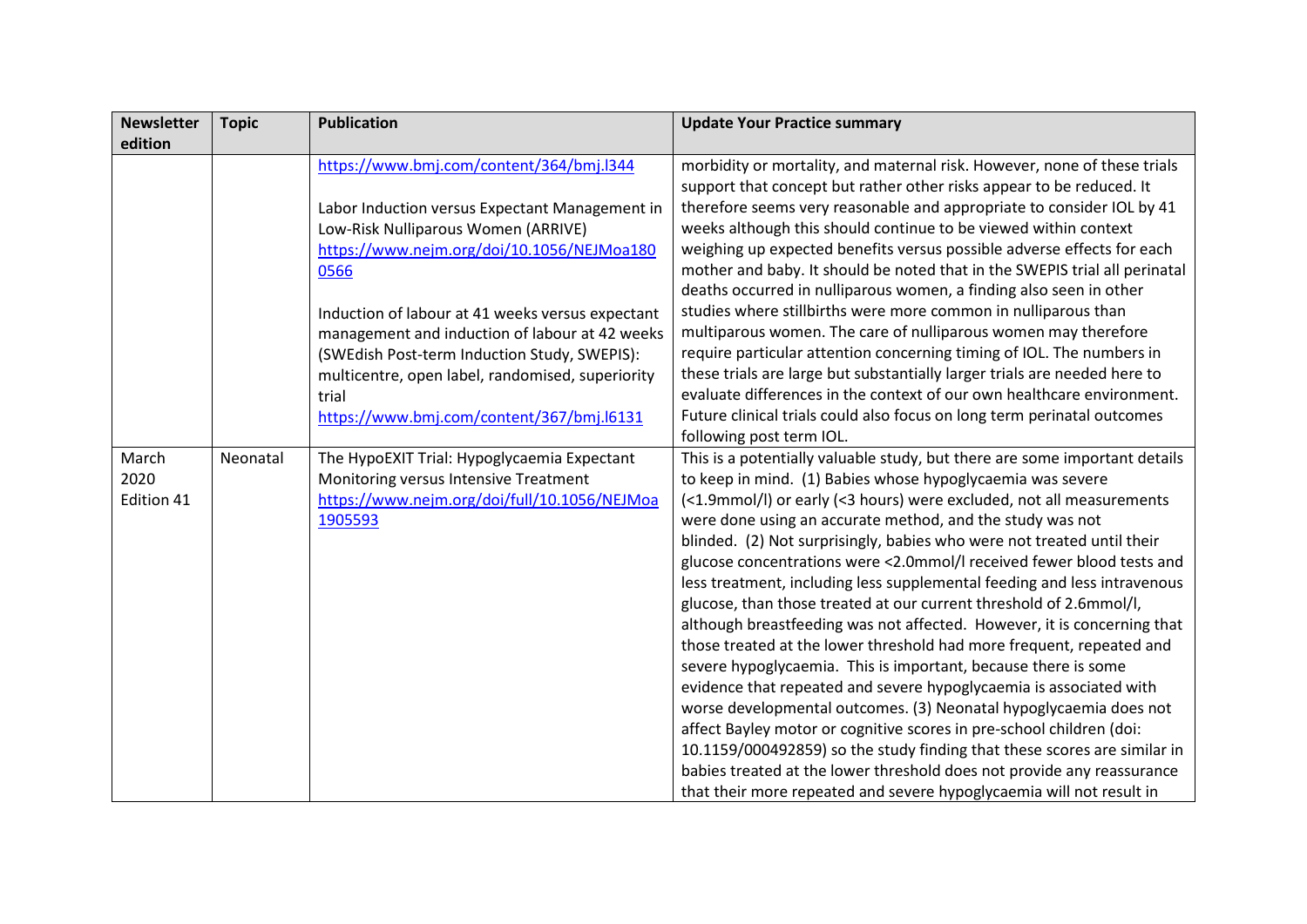| <b>Newsletter</b><br>edition    | <b>Topic</b>             | <b>Publication</b>                                                                                                                                                                                                                                                                           | <b>Update Your Practice summary</b>                                                                                                                                                                                                                                                                                                                                                                                                                                                                                                                                                                                                                                                                                                                                                                                                                                                                      |
|---------------------------------|--------------------------|----------------------------------------------------------------------------------------------------------------------------------------------------------------------------------------------------------------------------------------------------------------------------------------------|----------------------------------------------------------------------------------------------------------------------------------------------------------------------------------------------------------------------------------------------------------------------------------------------------------------------------------------------------------------------------------------------------------------------------------------------------------------------------------------------------------------------------------------------------------------------------------------------------------------------------------------------------------------------------------------------------------------------------------------------------------------------------------------------------------------------------------------------------------------------------------------------------------|
|                                 |                          |                                                                                                                                                                                                                                                                                              | worse neurodevelopmental outcomes in the future.                                                                                                                                                                                                                                                                                                                                                                                                                                                                                                                                                                                                                                                                                                                                                                                                                                                         |
| <b>June 2020</b><br>Edition 44  | Neonatal                 | The effect of lactoferrin supplementation on<br>death or major morbidity in very low birthweight<br>infants (LIFT): a multicentre, double-blind,<br>randomised controlled trial<br>https://www.thelancet.com/journals/lanchi/articl<br>e/PIIS2352-4642(20)30093-6/fulltext                   | Although lactoferrin supplementation was not shown to reduce death or<br>major morbidity in VLBW babies in LIFT, the meta-analysis did show a<br>significant reduction in late-onset sepsis. Therefore, further research of<br>the potential benefits of lactoferrin supplementation for reducing the<br>risk of late onset sepsis in VLBW babies does warrant further research.<br>Large, collaborative clinical trials will be needed to detect moderate and<br>clinically important effects reliably and to investigate different doses of<br>lactoferrin.                                                                                                                                                                                                                                                                                                                                            |
| <b>July 2020</b><br>Edition 45  | Obstetrics               | MAVRIC: a multicentre randomised controlled<br>trial of transabdominal versus transvaginal<br>cervical cerclage<br>https://www.ajog.org/article/S0002-<br>9378(19)31206-2/fulltext                                                                                                           | Transabdominal cervical cerclage (TACC) is already offered in some<br>tertiary centres in New Zealand, results of the MAVRIC trial support its<br>ongoing use for the most high-risk women. However, caution should be<br>expressed in extrapolating results to those women who have not been<br>treated with a less invasive transvaginal cervical cerclage. Future use of<br>TACC should remain with specialists with a particular interest in the care<br>of women at high risk of preterm birth and ideally through designated<br>preterm birth clinics. It is unlikely this type of randomised trial will be<br>repeated anywhere in the world due to the very low incidence of<br>women meeting the inclusion criteria and who may be willing to be<br>randomised to different treatments in such circumstances. It is highly<br>commendable that the researchers were able to complete this trial |
| August<br>2020<br>Edition 46    | Obstetrics/<br>midwifery | The ICARIS Trial. Caesarean delivery rates and<br>analgesia effectiveness following injections of<br>sterile water for back pain in labour: A<br>multicentre, randomised placebo-controlled trial<br>https://www.thelancet.com/journals/eclinm/arti<br>cle/PIIS2589-5370(20)30191-7/fulltext | Sterile water injections for lower back pain during labour are used in<br>New Zealand, although not frequently. The ICARIS Trial has shown that<br>although this intervention does not reduce the need for CS, it is a safe<br>alternative analgesic. It seems a very valid option for use in units where<br>regional anaesthesia is not available and for women who wish to avoid<br>an epidural.                                                                                                                                                                                                                                                                                                                                                                                                                                                                                                       |
| September<br>2020<br>Edition 47 | Neonatal                 | Effects of Liberal versus Restrictive Transfusion<br>Thresh-olds on Survival and Neurocognitive<br>Outcomes in Extremely Low-Birth-Weight Infants:                                                                                                                                           | ETTNO Trial limitations included loss of follow up of 85 infants (8%), and<br>death/BDP substantially lower than population data indicating sicker<br>infants were not enrolled, which may have impacted outcomes. The trial                                                                                                                                                                                                                                                                                                                                                                                                                                                                                                                                                                                                                                                                             |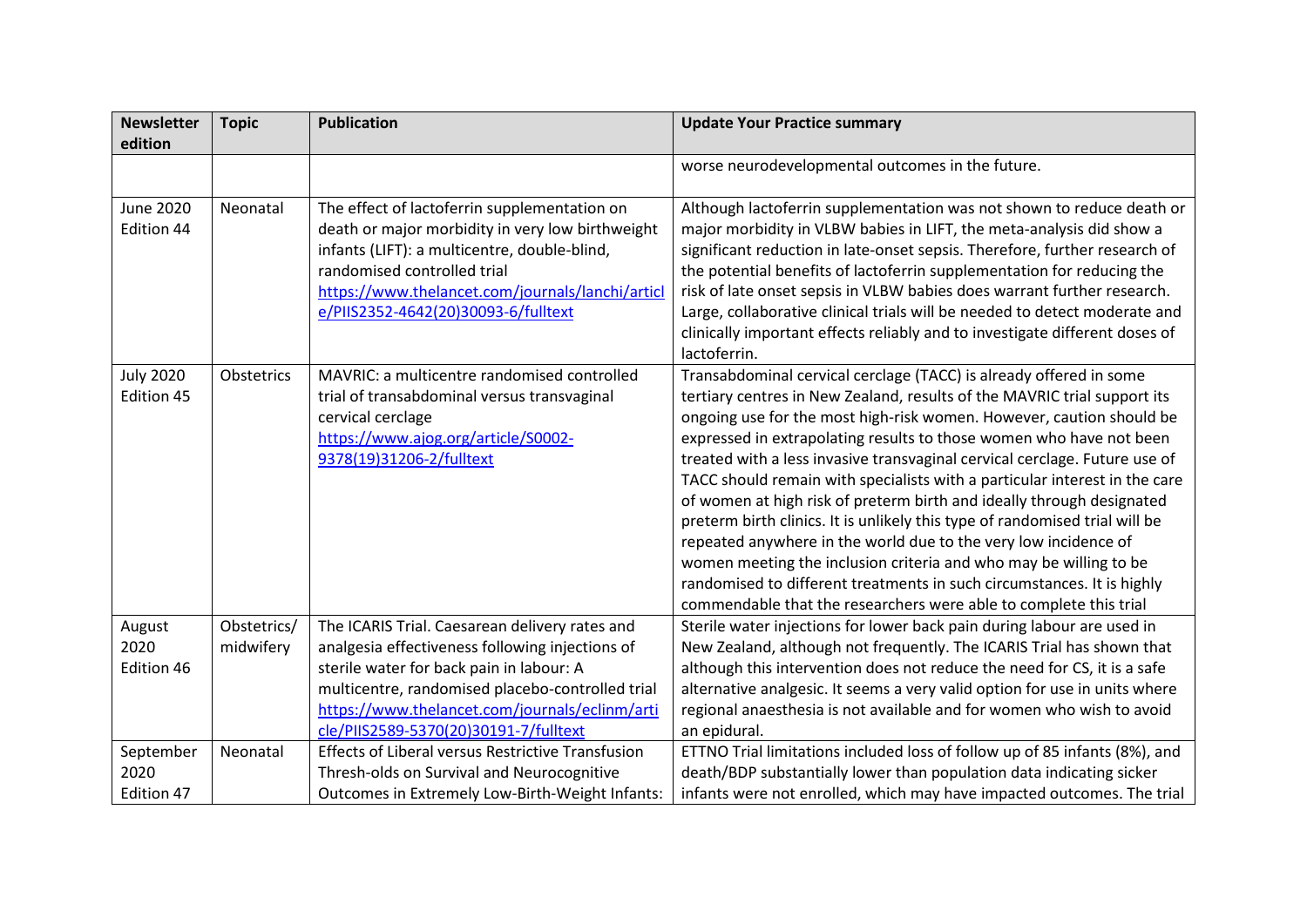| <b>Newsletter</b>              | <b>Topic</b> | <b>Publication</b>                                                                                                                                                                                                                                                   | <b>Update Your Practice summary</b>                                                                                                                                                                                                                                                                                                                                                                                                                                                      |
|--------------------------------|--------------|----------------------------------------------------------------------------------------------------------------------------------------------------------------------------------------------------------------------------------------------------------------------|------------------------------------------------------------------------------------------------------------------------------------------------------------------------------------------------------------------------------------------------------------------------------------------------------------------------------------------------------------------------------------------------------------------------------------------------------------------------------------------|
| edition                        |              |                                                                                                                                                                                                                                                                      |                                                                                                                                                                                                                                                                                                                                                                                                                                                                                          |
|                                |              | The ETTNO Randomised Clinical Trial                                                                                                                                                                                                                                  | did not stratify infants according to gestational and chronological age                                                                                                                                                                                                                                                                                                                                                                                                                  |
|                                |              | https://pubmed.ncbi.nlm.nih.gov/32780138/                                                                                                                                                                                                                            | and yet it is likely that neonatal haemodynamics are variable in these                                                                                                                                                                                                                                                                                                                                                                                                                   |
|                                |              |                                                                                                                                                                                                                                                                      | groups. There were transfusions given outside of protocol guidelines                                                                                                                                                                                                                                                                                                                                                                                                                     |
|                                |              |                                                                                                                                                                                                                                                                      | with a net result that the haematocrit difference between groups was                                                                                                                                                                                                                                                                                                                                                                                                                     |
|                                |              |                                                                                                                                                                                                                                                                      | only 3%. This was lower than that of the PINT study (5%) which did                                                                                                                                                                                                                                                                                                                                                                                                                       |
|                                |              |                                                                                                                                                                                                                                                                      | suggest improved neurodevelopmental outcome in the liberal group.                                                                                                                                                                                                                                                                                                                                                                                                                        |
|                                |              |                                                                                                                                                                                                                                                                      | However, the ETTNO trial was large and did study the most vulnerable                                                                                                                                                                                                                                                                                                                                                                                                                     |
|                                |              |                                                                                                                                                                                                                                                                      | preterm group and allowed low haematocrit values to be reached in the                                                                                                                                                                                                                                                                                                                                                                                                                    |
|                                |              |                                                                                                                                                                                                                                                                      | restrictive group. Although no evidence of benefit was found, there was                                                                                                                                                                                                                                                                                                                                                                                                                  |
|                                |              |                                                                                                                                                                                                                                                                      | no harm either and there was a median decrease of one transfusion per                                                                                                                                                                                                                                                                                                                                                                                                                    |
|                                |              |                                                                                                                                                                                                                                                                      | infant. The results of this trial support the need for future research to                                                                                                                                                                                                                                                                                                                                                                                                                |
|                                |              |                                                                                                                                                                                                                                                                      | better inform standardised use of RBCT in the treatment of preterm                                                                                                                                                                                                                                                                                                                                                                                                                       |
|                                |              |                                                                                                                                                                                                                                                                      | infants. The large USA TOP study is in progress and results awaited. In                                                                                                                                                                                                                                                                                                                                                                                                                  |
|                                |              |                                                                                                                                                                                                                                                                      | the meantime, it appears we can be reasonably confident that the trend                                                                                                                                                                                                                                                                                                                                                                                                                   |
|                                |              |                                                                                                                                                                                                                                                                      | toward more restrictive transfusion criteria does not appear to be                                                                                                                                                                                                                                                                                                                                                                                                                       |
|                                |              |                                                                                                                                                                                                                                                                      | harmful.                                                                                                                                                                                                                                                                                                                                                                                                                                                                                 |
| October                        | Neonatal     | <b>Treating Parents to Reduce Neonatal</b>                                                                                                                                                                                                                           | The TREAT PARENTS trial being a preliminary trial based in just two US                                                                                                                                                                                                                                                                                                                                                                                                                   |
| 2020                           |              | Transmission of Staphylococcus aureus (TREAT                                                                                                                                                                                                                         | neonatal units will not change practice here in New Zealand but it does                                                                                                                                                                                                                                                                                                                                                                                                                  |
| Edition 48                     |              | PARENTS) trial                                                                                                                                                                                                                                                       | highlight the possibility of future research to see if the findings can be                                                                                                                                                                                                                                                                                                                                                                                                               |
|                                |              | https://jamanetwork.com/journals/jama/fullartic                                                                                                                                                                                                                      | replicated in the New Zealand setting.                                                                                                                                                                                                                                                                                                                                                                                                                                                   |
|                                |              | le/2758295                                                                                                                                                                                                                                                           |                                                                                                                                                                                                                                                                                                                                                                                                                                                                                          |
|                                |              |                                                                                                                                                                                                                                                                      |                                                                                                                                                                                                                                                                                                                                                                                                                                                                                          |
|                                |              |                                                                                                                                                                                                                                                                      |                                                                                                                                                                                                                                                                                                                                                                                                                                                                                          |
|                                |              |                                                                                                                                                                                                                                                                      |                                                                                                                                                                                                                                                                                                                                                                                                                                                                                          |
|                                |              |                                                                                                                                                                                                                                                                      |                                                                                                                                                                                                                                                                                                                                                                                                                                                                                          |
|                                |              |                                                                                                                                                                                                                                                                      |                                                                                                                                                                                                                                                                                                                                                                                                                                                                                          |
|                                |              |                                                                                                                                                                                                                                                                      |                                                                                                                                                                                                                                                                                                                                                                                                                                                                                          |
|                                |              |                                                                                                                                                                                                                                                                      |                                                                                                                                                                                                                                                                                                                                                                                                                                                                                          |
|                                |              |                                                                                                                                                                                                                                                                      |                                                                                                                                                                                                                                                                                                                                                                                                                                                                                          |
|                                |              |                                                                                                                                                                                                                                                                      |                                                                                                                                                                                                                                                                                                                                                                                                                                                                                          |
| November<br>2020<br>Edition 49 | Obstetrics   | Effect of prophylactic negative pressure wound<br>therapy versus standard wound dressing on<br>surgical site infection in obese women after<br>caesarean delivery: A randomised clinical trial<br>https://jamanetwork.com/journals/jama/article-<br>abstract/2770848 | Prophylactic negative pressure wound therapy adds to caesarean<br>delivery health care costs in New Zealand. The results of this clinical trial<br>have already changed practice in Auckland with the Auckland District<br>Health Board Theatre Management Committee making the decision to<br>no longer purchase or use these dressings. Other DHBs may wish to<br>review the trial findings in order to make a decision whether to change<br>practice across their respective regions. |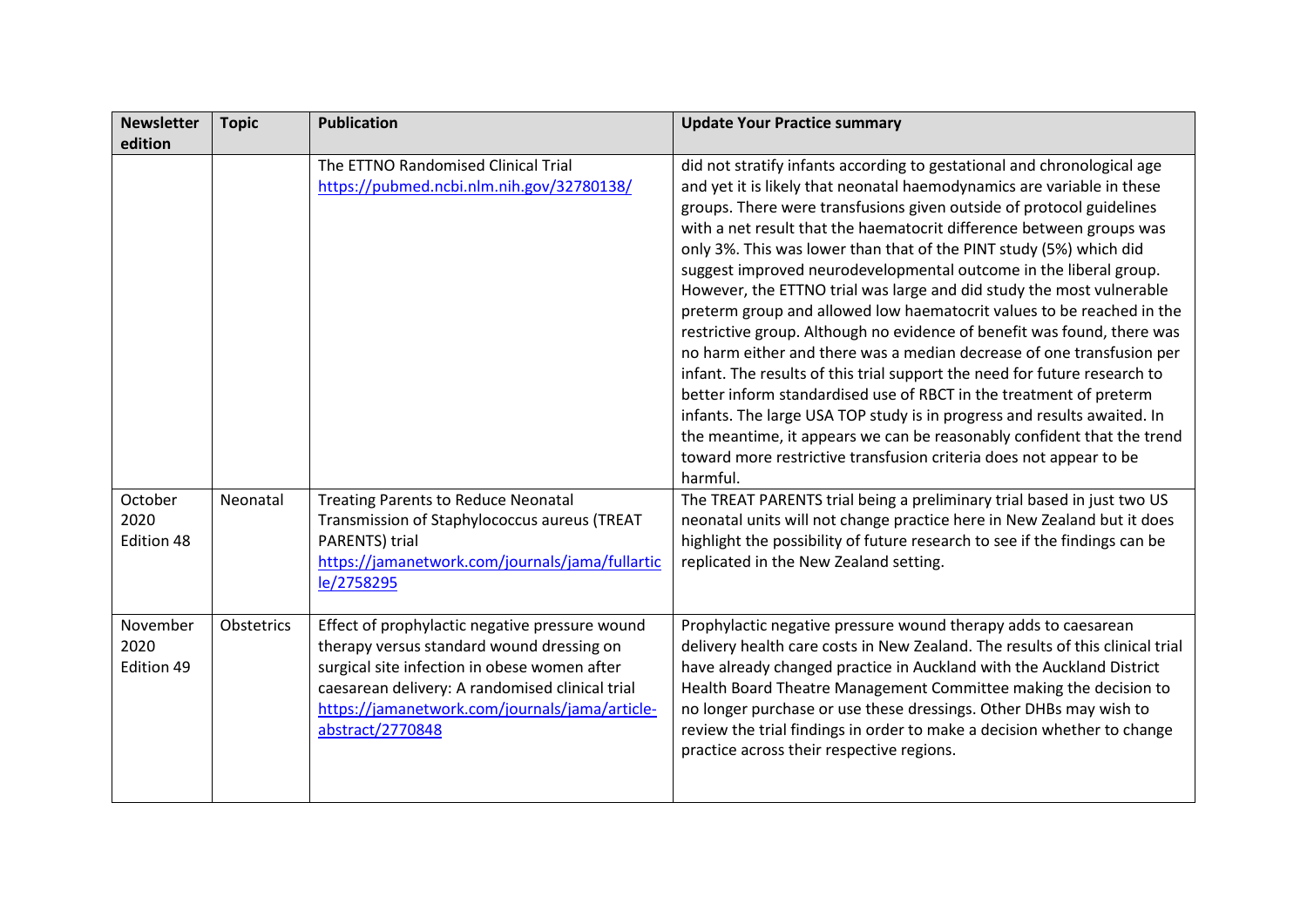| <b>Newsletter</b>              | <b>Topic</b> | <b>Publication</b>                                                                                                                                                                                                                                                           | <b>Update Your Practice summary</b>                                                                                                                                                                                                                                                                                                                                                                                                                                                                                                                                                                                                                                                                                                                                                                                                                                                                                                                                                                     |
|--------------------------------|--------------|------------------------------------------------------------------------------------------------------------------------------------------------------------------------------------------------------------------------------------------------------------------------------|---------------------------------------------------------------------------------------------------------------------------------------------------------------------------------------------------------------------------------------------------------------------------------------------------------------------------------------------------------------------------------------------------------------------------------------------------------------------------------------------------------------------------------------------------------------------------------------------------------------------------------------------------------------------------------------------------------------------------------------------------------------------------------------------------------------------------------------------------------------------------------------------------------------------------------------------------------------------------------------------------------|
| edition                        |              |                                                                                                                                                                                                                                                                              |                                                                                                                                                                                                                                                                                                                                                                                                                                                                                                                                                                                                                                                                                                                                                                                                                                                                                                                                                                                                         |
|                                |              | Metformin in women with type 2 diabetes in<br>pregnancy (MiTy): a multicentre, international,<br>randomised, placebo-controlled trial<br>https://www.thelancet.com/journals/landia/artic<br>le/PIIS2213-8587(20)30310-7/fulltext                                             | Current New Zealand Diabetes in Pregnancy Guidelines (available via our<br>website - https://ontrack.perinatalsociety.org.nz/research-<br>implementation/) recommend offering metformin and/or insulin where<br>women (not necessarily obese) with gestational diabetes have poor<br>glycaemic control taking account of clinical assessment and the woman's<br>preferences. MiTy was the first large multicentre randomised placebo<br>controlled trial investigating the addition of metformin to a standard<br>regimen of insulin in women with type 2 diabetes. Although no<br>significant difference was found between groups in the primary<br>composite outcome of neonatal mortality and serious morbidity, the<br>benefits seen for mothers and babies with metformin should be taken<br>into account when considering potential use of metformin in addition to<br>insulin during pregnancy. Further research is required to investigate long<br>term outcomes for metformin-exposed infants. |
|                                |              | Valaciclovir to prevent vertical transmission of<br>cytomegalovirus after maternal primary infection<br>during pregnancy: a randomised, double-blind,<br>placebo-controlled trial<br>https://www.thelancet.com/journals/lancet/artic<br>le/PIIS0140-6736(20)31868-7/fulltext | This trial supports the use of valaciclovir in New Zealand for reducing the<br>rate of fetal cytomegalovirus infection after maternal primary infection<br>acquired early in pregnancy. Early treatment of pregnant women with<br>primary infection may prevent termination of pregnancies or delivery of<br>infants with congenital cytomegalovirus. Numbers are small but<br>consistent with low prevalence in pregnancy.                                                                                                                                                                                                                                                                                                                                                                                                                                                                                                                                                                             |
| December<br>2020<br>Edition 50 | Neonatal     | Randomised controlled trial of high-flow nasal<br>cannula in preterm infants after extubation<br>https://pediatrics.aappublications.org/content/1<br>46/6/e20201101                                                                                                          | In this current trial HFNC was found to be similarly effective to that<br>reported in a previous trial by Manley et al* with failure rates of 31%<br>versus 34% respectively. Differences reported in the current trial<br>compared with Manley et al are in the non-HF control groups: 16% versus<br>25% failure rates respectively. This may be an effect of NIPPV or the fact<br>that babies in this current trial were a little more mature.<br>The previous study by Manley et al showed HFNC was less effective as                                                                                                                                                                                                                                                                                                                                                                                                                                                                                |
|                                |              |                                                                                                                                                                                                                                                                              | post-extubation support in smaller babies and almost universally                                                                                                                                                                                                                                                                                                                                                                                                                                                                                                                                                                                                                                                                                                                                                                                                                                                                                                                                        |